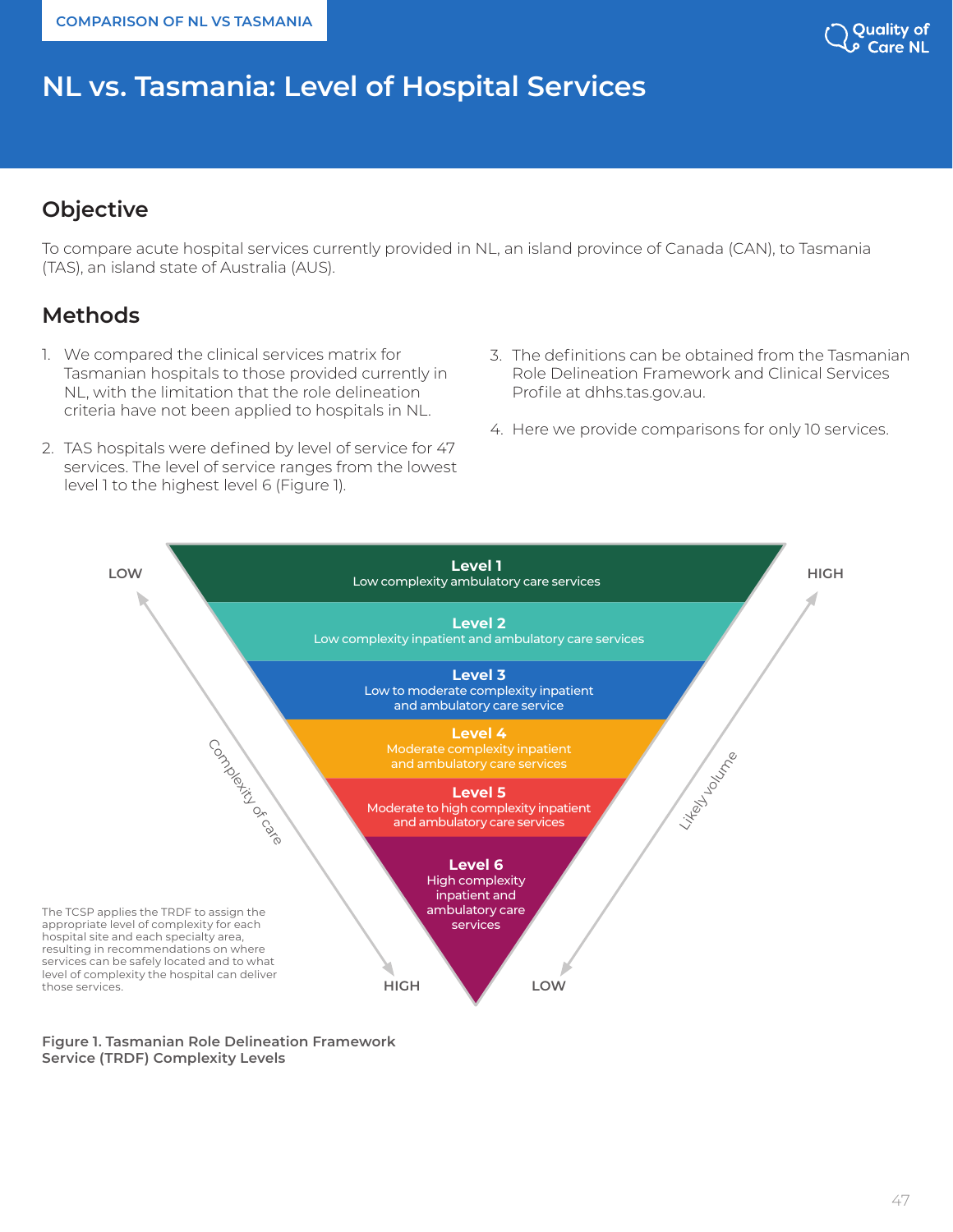## **Results**

- NL has 13 acute care hospitals, 1,022 beds and 15 health centres which provide acute care (110 beds).
- TAS has 4 acute care hospitals and 13 health centres.

## **A. OBSTETRICS**

**Table 1. Number of Hospitals by Level of Service (1–6) for Obstetrics in NL and TAS**

|            | - |  |  |
|------------|---|--|--|
| <b>NL</b>  |   |  |  |
| <b>TAS</b> |   |  |  |

- N births/year: NL: 4,052; TAS: 5,835.
- Despite having a lower birth rate, NL provides a substantially higher level of obstetrics services. Level 1 in TAS provides community antenatal and postnatal care by a midwife for mothers and infants who have normal care needs, with access to an obstetrician. There are no planned birthing services.
- Level 4 (7 services in NL) provides intrapartum care for low and moderately complex mothers and babies with pregnancies ≥34 weeks by an obstetrician.

## **B. PEDIATRIC MEDICINE**

**Table 2. Number of Hospitals by Level of Service (1–6) for Paediatrics in NL and TAS**

|            | œ | $\overline{\phantom{a}}$ |  |  |
|------------|---|--------------------------|--|--|
| <b>NL</b>  |   |                          |  |  |
| <b>TAS</b> |   |                          |  |  |

The increased level for paediatrics in NL is driven by the presence of paediatricians in 6 centres.

## **C. GENERAL SURGERY**

**Table 3. Number of Hospitals by Level of Service (1–6) for General Surgery in NL and TAS**

|            |     | - |  |                 | я |
|------------|-----|---|--|-----------------|---|
| <b>NL</b>  | __  |   |  | 10 <sup>1</sup> |   |
| <b>TAS</b> | ___ |   |  |                 |   |

• If level 5 is defined as doing general surgery with a moderate to high level of complexity and risk and has an on-site ICU, there are 10 level 5 general surgery units, which is substantially higher than in TAS. Seven of the surgery units do less than 200 inpatient surgeries per year.

## **D. INTENSIVE CARE**

**Table 4. Number of Hospitals by Level of Service (1–6) for Intensive Care in NL and TAS**

|            | -  |  |  |  |
|------------|----|--|--|--|
| <b>NL</b>  | __ |  |  |  |
| <b>TAS</b> | __ |  |  |  |

• If an ICU is defined as providing mechanical ventilation, there are 9 level 4 ICUs in NL, a level of service substantially higher than in TAS.

#### **E. ORTHOPEDICS**

**Table 5. Number of Hospitals by Level of Service (1–6) for Orthopedics in NL and TAS**

| <b>NL</b>  | __ | ┍ |  |  |
|------------|----|---|--|--|
| <b>TAS</b> | __ |   |  |  |

- St. Anthony does <200 orthopedic inpatient procedures/year. St John's Orthopedic Service works collaboratively on 2 sites.
- Level 2 is the provision of minor reduction of fractures on low-risk patients by a doctor with anaesthesia support.

## **F. UROLOGY**

**Table 6. Number of Hospitals by Level of Service (1–6) for Urology in NL and TAS**

|            |     | $\overline{\phantom{a}}$ |     |  |  |
|------------|-----|--------------------------|-----|--|--|
| <b>NL</b>  | ___ | __                       | ___ |  |  |
| <b>TAS</b> | ___ | ___                      | ___ |  |  |